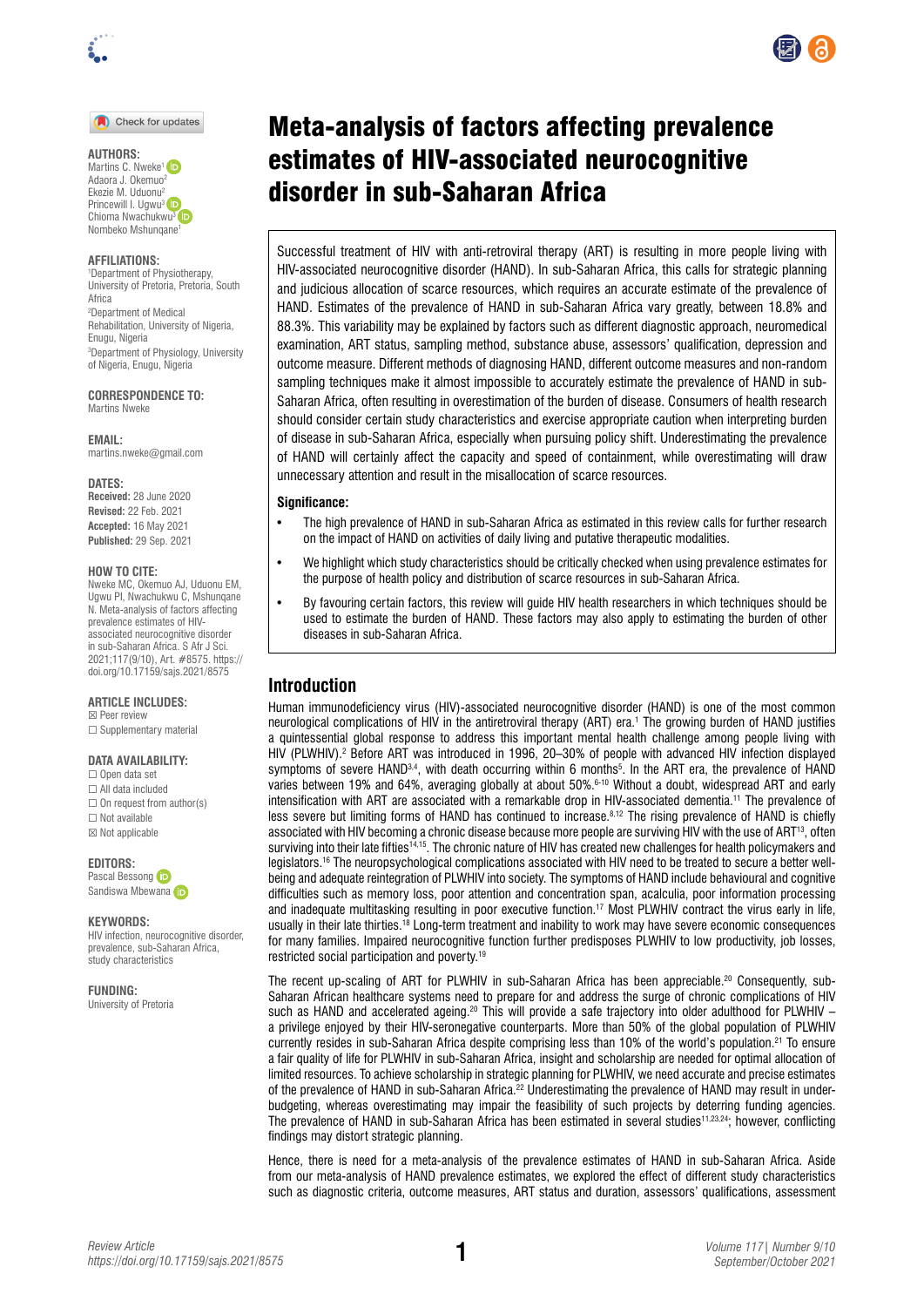

of neuropsychological confounds and other factors on prevalence estimates. Researchers should be able to evaluate the quality of a study based on outcome measure used, the assessor's qualification, sampling technique and other study characteristics.<sup>22</sup> The assessment of outcomes constitutes an important domain in clinical practice, and influences the success of strategic plans and treatment.25 We reviewed all published estimates of HAND in sub-Saharan Africa.

# **Materials and methods**

## *Design*

This is a systematic review of observation studies including retrospective surveys, cross-sectional studies and cohort studies, focussing on the effects of different outcome measures and assessors on prevalence estimates in sub-Saharan Africa. The protocol was structured using a hybrid of the preferred reporting items for systematic review and metaanalysis (PRISMA) checklist and the *Meta-analysis* of Observational *Studies* in *Epidemiology* (MOOSE) guideline.26,27 The protocol was registered with Open Science Framework: [https://osf.io/vb52y.](https://osf.io/vb52y) 28

## *Eligibility criteria*

## **Study characteristics**

This review included observational studies of epidemiological design written in English, irrespective of sample size and test statistics. Studies had to have been conducted in sub-Saharan Africa.

Participants: This review only included studies in which participants were diagnosed with HAND by a physician or trained person using instruments such as the international HIV dementia scale (IHDS), HIV dementia scale (HDS), Montreal Cognitive Assessment Scale, or neuropsychological battery tests. We included studies irrespective of whether neuropsychological confounds were assessed or whether activities of daily living were evaluated.

Intervention: Not applicable. This is a systematic review of epidemiological studies reporting prevalence of HAND in the sub-Saharan African region.

Control: We included studies irrespective of whether the study had a control group.

Outcomes: For each study, we assessed the estimated prevalence of HAND, sampling method, sub-Saharan African region, measuring instrument and assessors' qualification, neuromedical exam, depression screening, alcohol dependence and substance abuse.

Inclusion criteria

- 1. Studies conducted among PLWHIV in sub-Saharan Africa reporting prevalence of HAND
- 2. Studies conducted in which assessment tool and/or assessor's qualification was stated
- 3. Studies conducted between 2009 and 2019



**Figure 1:** PRISMA flow diagram of the systematic review of articles estimating the prevalence of HIV-associated neurological disorder (HAND) among people living with HIV in sub-Saharan Africa (2009–2019).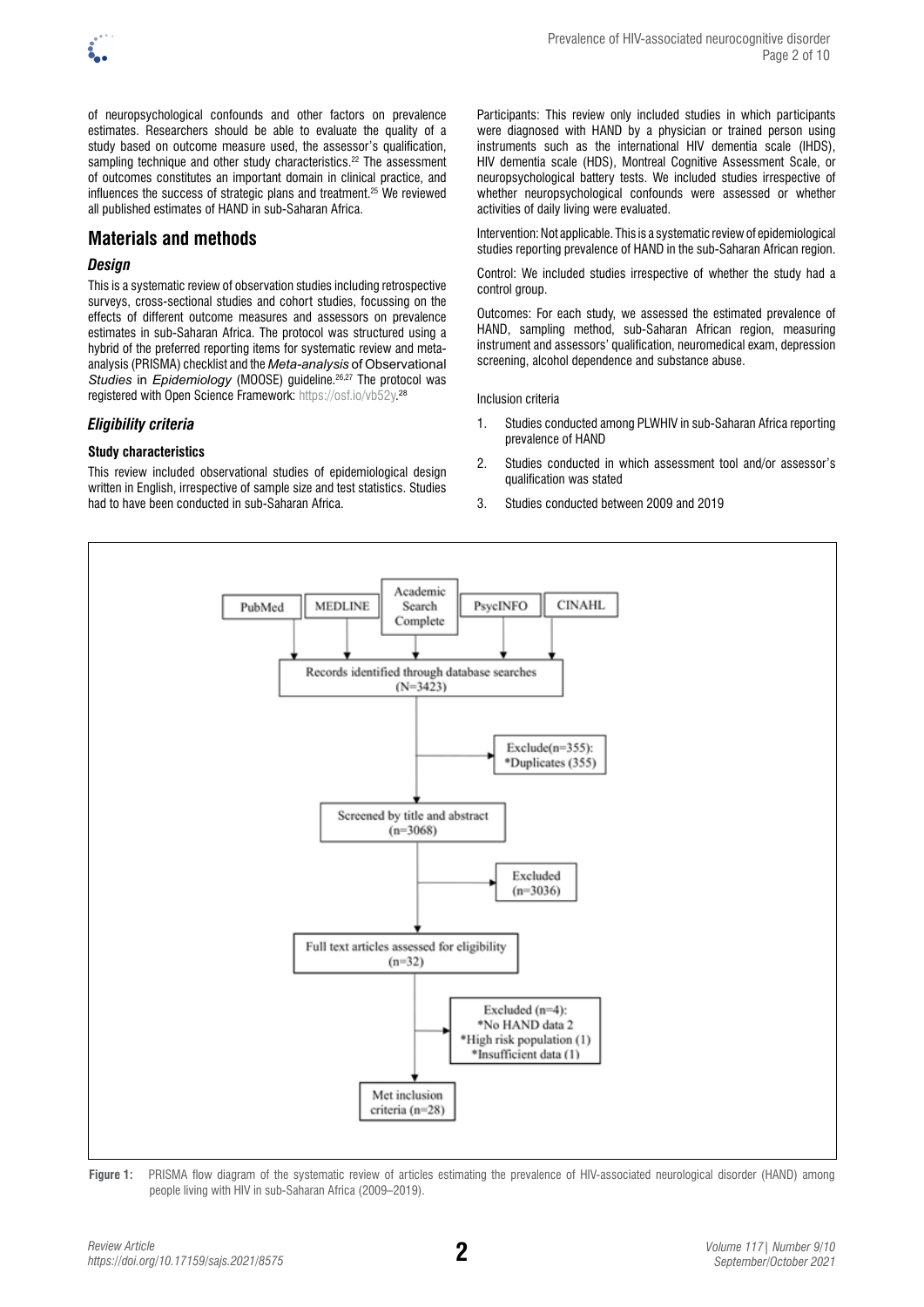

**Table 1:** Studies included in a meta-analysis of the prevalence estimates of HIV-associated neurological disorder among people living with HIV in sub-Saharan Africa (2009–2019). Socio-demographic characteristics of the participants in the studies and study quality.

| <b>Study</b>                   | Sample size | Age (years)<br>$Mean \pm s.d.$ | Sex (% male) | <b>Education (years)</b>                                                | <b>Study quality</b> |  |
|--------------------------------|-------------|--------------------------------|--------------|-------------------------------------------------------------------------|----------------------|--|
| Akolo et al. <sup>55</sup>     | 133         | $31.5 \pm 7$                   | 40.5         | 13.36 $\pm$ 2.40 years                                                  | Low risk             |  |
| Anderson et al. <sup>61</sup>  | 80          | $35 + 0.00$                    | 20           | $12 + 2.00$                                                             | Low risk             |  |
| Asiedu et al. <sup>62</sup>    | 104         | $37.15 \pm 10.06$              | 21.2         | $11.55 \pm 1.55$ years                                                  | Low risk             |  |
| Atashili et al. <sup>7</sup>   | 400         | $41.0 + 6$                     | 25.8         | $69\% \leq 6$ years<br>$39\% > 6$ years                                 | Low risk             |  |
| Belete et al. <sup>59</sup>    | 234         | 18-64                          | 35.5         | $73.1\% \leq 6$ years<br>$12.8\% > 6$ years<br>$14.1\% > 12$ years      | Low risk             |  |
| Debalkie et al. <sup>44</sup>  | 684         | $38.8 \pm 8.8$                 | 44.0         | $80.7\% \leq 6$ years<br>$19.3\% > 6$ years                             | Low risk             |  |
| Hestad et al. <sup>63</sup>    | 275         | $38.0 + 8.1$                   | 34           | $9.45 \pm 2.3$                                                          | Low risk             |  |
| Joska et al. <sup>64</sup>     | 170         | $29.5 + 3.7$                   | 25.9         | 10.06 $\pm$ 1.85 years                                                  | Low risk             |  |
| Joska et al. <sup>65</sup>     | 536         | $34.0 \pm 7.9$                 | 26.7         | $45.1\% < 9$ years<br>$54.9\% \geq 10$ years                            | Low risk             |  |
| Joska et al. <sup>36</sup>     | 55          | $68.53 \pm 4.1$                | 29.7         | $70\% \leq 6$ years<br>$30\% > 6$ years                                 | Low risk             |  |
| Kelly et al. <sup>9</sup>      | 106         | $39.0 \pm 2.0$                 | 27.0         | $70\% \leq 7$ years<br>$30\% > 7$ years                                 | Low risk             |  |
| Lawler et al. <sup>6</sup>     | 120         | $37.5 + 6.5$                   | 50.0         | $37\% \leq 7$ years<br>48% 8-12years<br>$15\% > 12$ years               | Low risk             |  |
| Milanini et al. <sup>37</sup>  | 2472        | $40 \pm 11$                    | 41           | $60\% \leq 6$ years<br>$40\% > 6$ years                                 |                      |  |
| Mogambery et al. <sup>38</sup> | 146         | $35.0 \pm 3.3$                 | 45.9         | ΝR                                                                      | Low risk             |  |
| Mohamed et al. <sup>66</sup>   | 360         | $40.2 \pm 11.5$                | 35           | $9.9 + 3.1$                                                             | Low risk             |  |
| Mugendi et al. <sup>45</sup>   | 345         | $42.0 \pm 9.5$                 | 58.6         | $24.06\% \le 6$ years<br>$47.83\% \le 12$ years<br>$28.11\% > 12$ years | Low risk             |  |
| Nakasujja et al. <sup>67</sup> | 127         | $32.2 \pm 5.11$                | 33.8         | $9.7 \pm 4.25$                                                          | Low risk             |  |
| Nakku et al. <sup>68</sup>     | 618         | <b>NR</b>                      | 27.3         | $57.3\% \leq 6$ years<br>$42.7\% > 12$ years                            | Low risk             |  |
| Namagga et al. <sup>23</sup>   | 393         | $37.9 \pm 8.7$                 | 27           | 43% <6years<br>$57\% > 6$ years                                         | Low risk             |  |
| Njamnshi et al. <sup>69</sup>  | 185         | $37.6 \pm 8.8$                 | 33           | $37\% \leq 6$ years<br>$63\% > 6$ years                                 | Low risk             |  |
| Nweke et al. <sup>70</sup>     | 120         | NR                             | 24.2         | $21.67\% \leq 6$ years<br>$25\% \leq 12$ years<br>$53.33\% > 12$ years  | Low risk             |  |
| Nyamayaro et al. <sup>71</sup> | 231         | $37.8 \pm 11.2$                | 33.5         | $19.4\% < 7$ years<br>$80.6\% > 7$ years                                | Low risk             |  |
| Patel et al. <sup>40</sup>     | 179         | 36.7                           | 35.2         | $34.6 < 7$ years<br>$65.4 > 7$ years                                    | Low risk             |  |
| Sacktor et al. <sup>39</sup>   | 77          | $37.0 \pm 3.4$                 | 38.0         | Average of 8 years                                                      | Low risk             |  |
| Tomita et al. <sup>72</sup>    | 200         | $34.5 \pm 2.3$                 | 19.5         | $10.88 \pm 1.29$                                                        | Low risk             |  |
| Tsegaw et al.73                | 593         | $38.6 \pm 10.6$                | 47.9         | $50.4\% < 6$ years<br>$49.6\% > 6$ years                                | Low risk             |  |
| Yakasai et al. <sup>11</sup>   | 80          | $36.8 \pm 9.0$                 | 55.0         | Average of 12years                                                      | Low risk             |  |
| Yusuf et al. <sup>74</sup>     | 418         | $37.2 \pm 9.3$                 | 22.2         | $7.9 \pm 6.2$ years                                                     | Low risk             |  |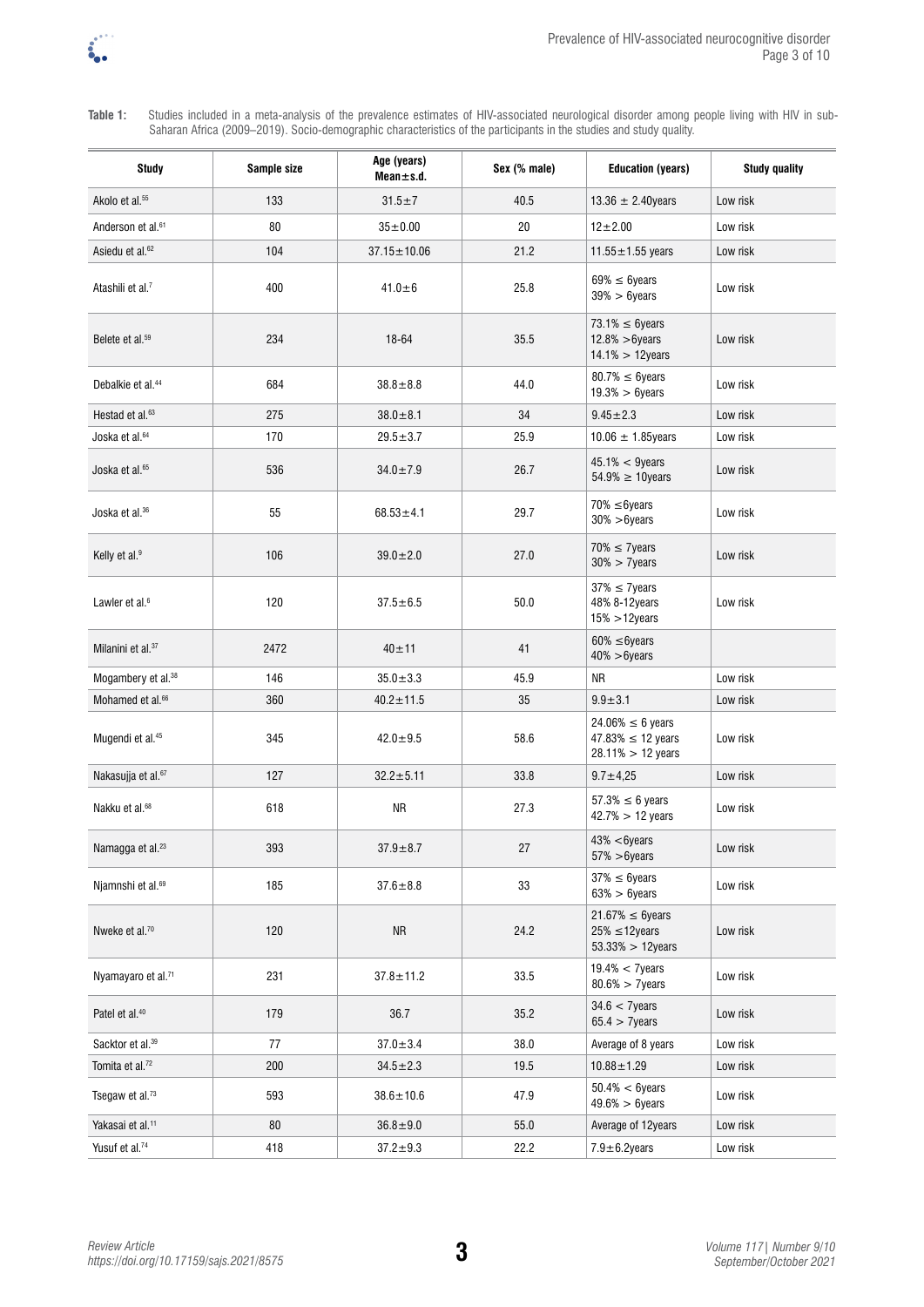

#### Exclusion criteria

- 1. Studies conducted among PLWHIV in sub-Saharan Africa but not reporting on prevalence of HAND
- 2. Studies conducted in which assessment tool and/or assessor's qualification was not stated
- 3. Studies conducted before 2009

#### *Information sources and search strategy*

We searched the literature using several combinations of search terms from medical subject headings (MeSH), and keywords in the title, abstract and/or text of the articles. First, we did a pilot search in PubMed to establish the face sensitivity of the search strategy. The PubMed pilot search included various MeSH terms and keywords/free text terms generated from articles that were key to the research question. We conducted the pilot search using several combinations of the search terms. The most sensitive and specific terms were chosen and reported. The terms were adapted to the syntax and subject headings of the remaining databases. Finally, we searched the following databases: PubMed, MEDLINE, Academic Search Complete, CINAHL and PsycINFO. We also searched the reference lists of identified observational and review articles for relevant studies.

#### *Study records and data management*

We exported all literature search results into EndNote 8 and removed all duplicate articles. We screened all bibliographic records in EndNote 8 and then selected articles that met the inclusion criteria. We developed, piloted and refined screening forms that included eligibility questions to aid in the screening process.

#### *Selection process*

Initially, one author screened all the articles to identify those that met the inclusion criteria. The rest of the authors then applied the exclusion criteria simultaneously to the database. Any conflicts were then resolved until all authors agreed on the articles to be included. The primary author (MCN) critically cross-checked the initial screening results and read through the full texts of the selected studies for further screening to ensure that the eligibility criteria were met. We emailed the authors of selected studies to clarify issues that impacted on the selection of an article. Details of the flow of studies throughout the selection process, along with the reasons for exclusion, are presented using a PRISMA diagram (Figure 1).

#### *Data collection process*

#### **Quality appraisal and risk of bias assessment**

We assessed the quality and risk of bias of each article using the quality assessment checklist for prevalence studies adapted from Hoy et al.29 The checklist examines the appropriateness and adequacy of methodology, study design, participant recruitment, data collection, data analysis and presentation of findings. It is suitable for appraising most studies reporting prevalence. The tool contains 10 items/ questions with the 10th item being the summary score. Studies were classified as unclear when there was not enough information to evaluate the risk of bias. All the authors independently assessed the risk of bias, and the primary author (MCN) collated the results.

#### **Data items**

Data collected from each article were: authors' affiliations, participants' characteristics, inclusion criteria, exclusion criteria, study sample size, sampling methods, diagnostic criteria/method of assessment, ART status, duration on ART, country, region, instrument used, the assessors' qualification/experience, neuropsychological confounds and results/conclusions.

#### **Data synthesis and assessment of heterogeneity**

We used a random-effect model of meta-analysis to estimate the pooled prevalence estimates of HAND, as well as estimates for different measuring instruments and categories of assessors.30,31 Measures of heterogeneity, i.e. study characteristics, were sorted by year of publication and are presented in an evidence table (Table 1). Measure of heterogeneity, the Cochrane's Q statistics, and I<sup>2</sup> were computed in line with Higgins and Thompson $32$ . The  $12$ -value was interpreted in line with the Cochrane Handbook for Systematic Reviews of Intervention as follows: 0–40% might indicate low heterogeneity, 30–60% may represent moderate heterogeneity, 50–90% may represent substantial heterogeneity, and 75–100% may indicate considerable heterogeneity.<sup>33</sup>

#### *Ethical consideration*

This review is related to a clinical trial approved by the Research Ethics Committee of the Faculty of Health Sciences, University of Pretoria (ethics reference number: 152/2020), which complies with the ICH-GCP guidelines and the US Federal wide Assurance.

#### *Data analysis*

The pooled prevalence of HAND was estimated using MedCalc. The effects of study characteristics on prevalence estimates of HAND were explored using SPSS version 2, with  $\alpha$  set at 0.05. First, we tested the effect of each study characteristic on prevalence using an independent test or ANOVA, and then repeated the test while adjusting for all significant covariates using univariate analysis. To differentiate statistical significance from epidemiological significance, an increase or decrease in prevalence by  $\geq 7\%$  was termed epidemiologically significant. A covariate was deemed significant if it accounted for a variation in prevalence of  $\geq$  7%. We calculated the burden of HAND by multiplying the number of PLWHIV in sub-Saharan Africa by the estimated prevalence of HAND (with 95% confidence intervals [CIs]).<sup>34</sup> We obtained the number of adults with HIV in sub-Saharan Africa (25.6 million) from the 2018 UNAIDS report.35

## **Results**

#### *Review profile*

We identified 3423 records. After removing duplicates, 3068 records remained. After screening all the titles and abstracts, we excluded 3036 irrelevant records, leaving 32 records for full-text review. Of the 32 full texts, 4 publications were excluded. Ultimately, our review included 28 articles involving 9315 participants from 12 countries (Figure 1). Of these 28 articles, 24 were found in PubMed, 2 in Academic Search Complete, and 1 each from MEDLINE and PsycINFO. The sample sizes in each study varied from 55<sup>36</sup> to 2471<sup>37</sup>. More than half (61%) of the sample population were from East Africa; 39% of the studies were conducted in East Africa, 10 (35.7%) in Southern Africa and 7 (25%) in West Africa. Seventeen studies (71%) used non-probability sampling methods. All studies included adult participants, with a mean age of approximately  $38\pm7$  years. The ratio of women to men was approximately 2:1. Most of the participants had formal education ( $\geq$ 7years of formal education).

Neuro-psychiatric disorder was assessed and excluded in 19 (68%) studies. Comprehensive neuropsychological assessment was carried out in 10 (35.7%) studies, 14 (53.6%) studies used IHDS, 2 (7.1%) employed HDS, and 1 each employed a combination of IHDS and Montreal Cognitive Assessment Scale and a community screening interview for dementia. We noted that different studies used different definitions and criteria to diagnose HAND. Six studies used the 2007 Frascati criteria, with three of them being East African studies. Sixteen (57%) studies diagnosed HAND if participants had ≤10 on IHDS/HDS, with most being East African studies. Four (14.3%) studies used the Global Deficit Score. One study from Kenya used an aggregate score derived from the Montreal Cognitive Assessment Scale and IHDS. In terms of methodological quality, risk of bias assessment revealed that all studies had a low risk of bias (Table 1). Of the 28 studies included in this review, 6 reported prevalence of depression, with the prevalence of depression being significantly higher (35.6%) in studies in which depression was associated with HAND than those in which the prevalence of depression (14.3%) was not associated with HAND. In 13 (46.4%) studies, depression was excluded or the rate was not associated with HAND, as opposed to 11 studies in which depression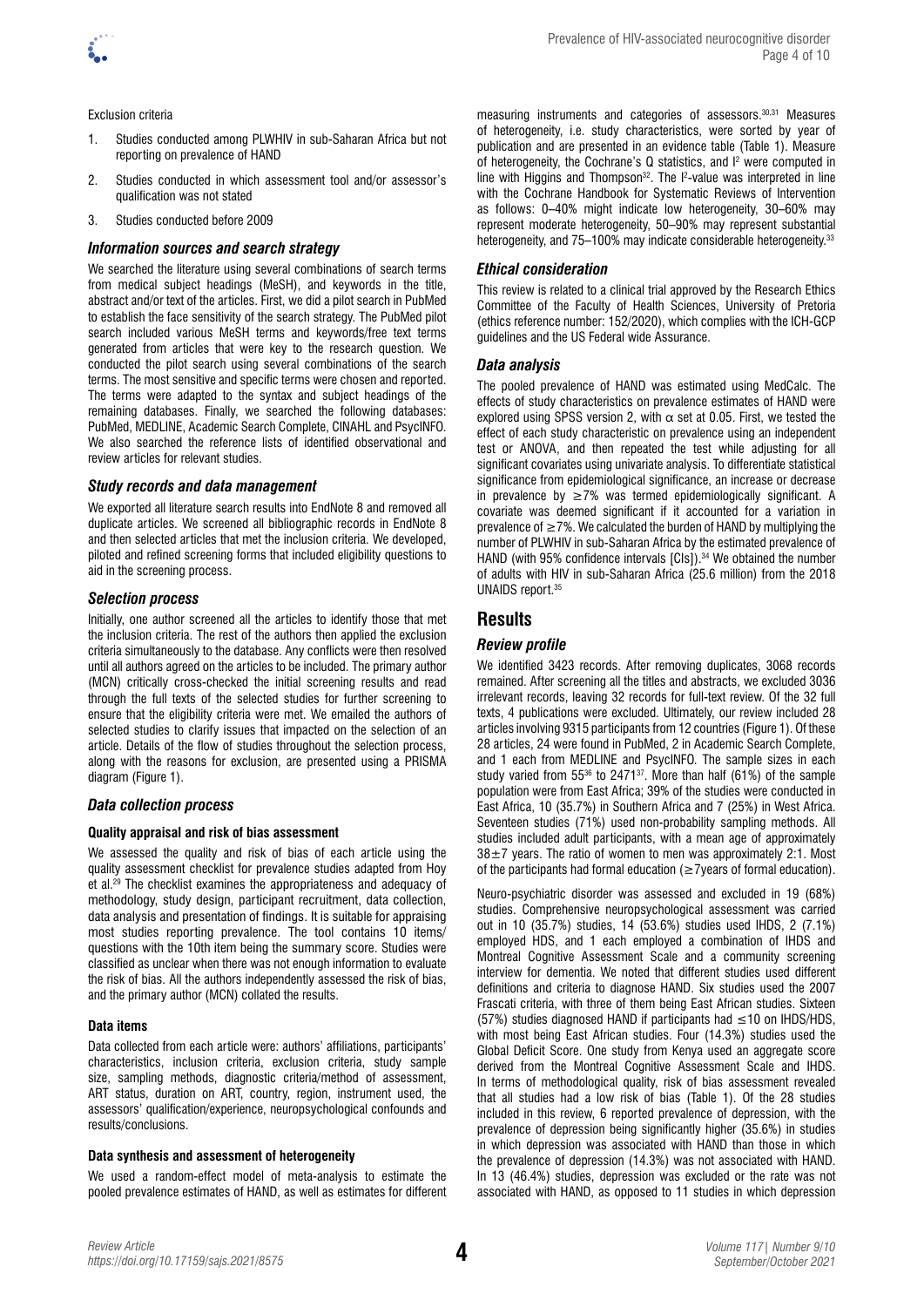

was included or rate was not associated with HAND. Four studies reported level of alcohol use. Mogambery et al.<sup>38</sup> reported that higher alcohol use (42.5%) was protective of HAND as opposed to studies that reported low levels of alcohol use (13.5%) which found no association between prevalence of HAND and alcohol use. Of the studies that did not outrightly exclude participants with substance abuse, only three reported rate of substance abuse, which was not associated with HAND (Table 1).

## *Prevalence and burden of HAND in sub-Saharan Africa*

The prevalence of HAND in sub-Saharan Africa varies greatly between 14% (9.2 to 19.9%)39 and 88% (79.0 to 94.5%)40. With a considerable degree of heterogeneity, the pooled prevalence was pegged at 53%  $(Cl=44.3$  to 61.5%;  $l^2=98.5$ ). Thirteen (46%) of the studies reported prevalence rates higher than the summary prevalence (Figure 2). The estimated burden of HAND in sub-Saharan Africa was 1356.8 million (m) (CI: 1134.08–1574.4 m). The prevalence of HAND in East Africa, West Africa and Southern Africa was 66.7 m (CI: 35.0–98.4 m), 49.6 m (CI: 23.6–75.6 m) and 48.4 m (CI: 22.5–74.4 m), respectively.

## *Effects of study characteristics on prevalence of HAND in sub-Saharan Africa*

Our data were normally distributed (Shapiro–Wilk statistic=0.940;  $p=0.111$ ), hence we used parametric statistics. Table 2 shows the effects of study characteristics on the prevalence estimates of HAND in sub-Saharan Africa.

Epidemiologically, studies from East Africa reported significantly higher prevalence estimates of HAND ((66.7 (CI: 35.0–98.4)) compared to studies from Southern Africa and West Africa. Studies that utilised random sampling recorded an epidemiologically significantly lower rate ((46.5% (CI: 26.1–66.9)) compared with studies that used consecutive sampling ((68.4 (CI: 44.8–92.0)). Epidemiologically, similar prevalence estimates of HAND were obtained using comprehensive neuropsychological tests and validated composite measures. Nineteen (68%) studies diagnosed HAND using a neuromedical exam. Prevalence estimates of HAND were significantly lower (44.7% (CI: 32.2–57.3)) in studies with neuromedical exam compared to studies without neuromedical exam (71.3% (CI: 48.0– 94.5)). Epidemiologically higher prevalence estimates of HAND were reported in studies in which physicians/PhD holders were the outcome assessors (58.8%) than those studies with paramedics (49.6%). A large proportion of studies did not exclude neuropsychological confounds such as depression (79%), alcohol use (57%) and substance abuse (61%). We classified studies into two categories: (1) studies in which neuropsychological confound(s) were excluded or potential confounds were not associated with HAND prevalence estimates and (2) studies that included neuropsychological confound(s) which were associated with HAND prevalence estimate. Studies that excluded depression and substance abuse reported epidemiologically lower prevalence estimates of HAND (51.9% and 45.7%, respectively) than studies that included depression and substance abuse  $(p < 0.05)$  (Table 2).



**Figure 2:** Forest plot displaying pooled prevalence of HIV-associated neurological disorder in sub-Saharan Africa. Estimates are generated from studies published between 2009 and 2019.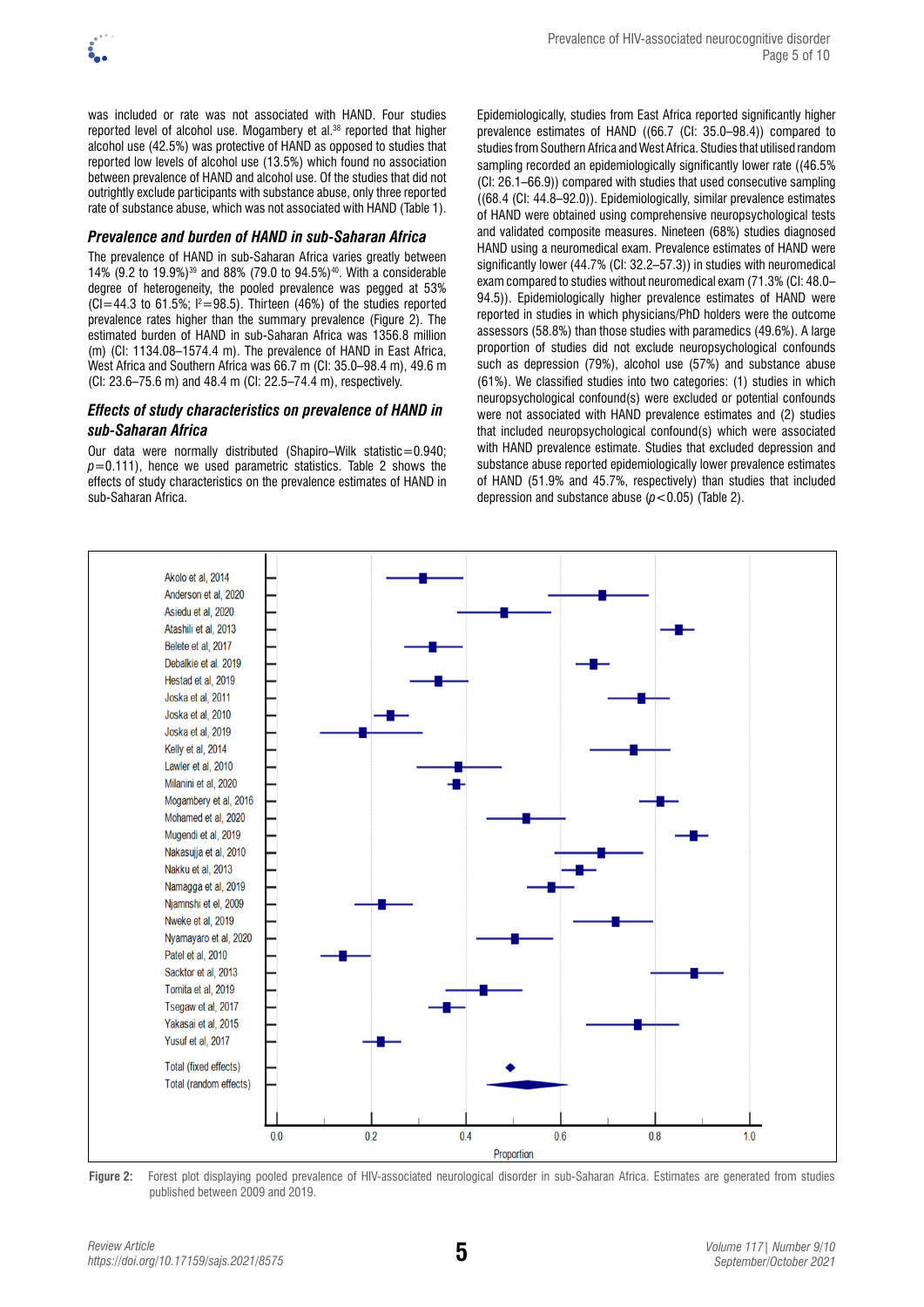

**Table 2:** Effects of study characteristics on prevalence of HIV-associated neurological disorder among people living with HIV in sub-Saharan Africa

| <b>Study characteristics</b>              | <b>Publications</b><br>$n$ (%) | <b>Prevalence</b><br>% (95% CI) | t/F-value | P                  | Adjusted<br>$prevalence \alpha$  | F-value            | $p$ -value |
|-------------------------------------------|--------------------------------|---------------------------------|-----------|--------------------|----------------------------------|--------------------|------------|
|                                           |                                |                                 |           |                    | % (95% CI)                       |                    |            |
| <b>ART status</b>                         |                                |                                 |           |                    |                                  |                    |            |
| Experienced                               | 14 (50)                        | 55.7(42.8-68.7) <sup>a</sup>    | 1.720     | 0.200 <sub>0</sub> | 64.7 (45.8-83.6) <sup>a</sup>    | $2.721**$          | 0.125      |
| Naïve                                     | 5(17.9)                        | 63.5 (35.7-91.7) <sup>b</sup>   |           |                    | 41.9 (-0.5-84.3) <sup>b</sup>    |                    |            |
| Mixed                                     | 9(32.1)                        | 41.8 (23.9-59.8) <sup>c</sup>   |           |                    | 29.4 $(0.4 - 58.3)$ <sup>c</sup> |                    |            |
| <b>Outcome measure</b>                    |                                |                                 |           |                    |                                  |                    |            |
| Comprehensive NP                          | 10(35.7)                       | 55.9 (38.9-72.9)                | 0.307     | 0.588              | 58.2 (32.7-83.7)                 | 0.127              | 0.732      |
| Validated but non-NP                      | 18 (64.3)                      | $50.8(39.1 - 62.5)$             |           |                    | 51.7 (28.0-75.4)                 |                    |            |
| Diagnostic criteria                       |                                |                                 |           |                    |                                  |                    |            |
| Frascati                                  | 6(21.4)                        | 62.6 (34.9-90.3) <sup>a</sup>   | 0.751     | 0.482 <sub>0</sub> | 45.4 (12.0-78.8) <sup>a</sup>    | 4.547*ተ            | 0.048      |
| Global deficit score                      | 4(14.3)                        | $50.8~(39.1 - 62.5)^{b}$        |           |                    | 69.7 (44.7-94.8) <sup>b</sup>    |                    |            |
| IHDS/HDS $(\leq 10)$                      | 18 (64.3)                      | 46.0 (18.1-73.8)bc              |           |                    | 4.6 $(-35.8 - 44.7)$ °           |                    |            |
| <b>Sampling technique</b>                 |                                |                                 |           |                    |                                  |                    |            |
| Random                                    | 8(28.6.0)                      | 46.5 (26.1-66.9) <sup>a</sup>   | 1.254     | 0.303 <sub>†</sub> | 46.5 (19.1-73.9) <sup>a</sup>    | 2.014+             | 0.196      |
| Consecutive sampling                      | 7(25.0)                        | 64.3 (43.4-85.2) <sup>b</sup>   |           |                    | 68.4 (44.8-92.0) <sup>b</sup>    |                    |            |
| Convenience                               | 10(46.4)                       | $50.1 (36.6 - 63.2)^{ac}$       |           |                    | 43.7 (26.6-60.8) <sup>a</sup>    |                    |            |
| <b>Neuromedical exam?</b>                 |                                |                                 |           |                    |                                  |                    |            |
| Yes                                       | 19 (67.9)                      | 49.6 (38.3-60.9) <sup>a</sup>   | 1.004     | 0.3261             | 44.7 (32.2-57.3) <sup>a</sup>    | 3.8431             | 0.074      |
| No                                        | 9(32.1)                        | 59.0 (41.6-76.5) <sup>b</sup>   |           |                    | 71.3 (48.0-94.5) <sup>b</sup>    |                    |            |
| <b>Outcome assessor</b>                   |                                |                                 |           |                    |                                  |                    |            |
| Paramedics                                | 7(25.0)                        | 49.9 (35.5-64.4) <sup>a</sup>   | 0.087     | 0.917 <sub>†</sub> | 39.7 (13.6-65.9) <sup>a</sup>    | 0.7931             | 0.477      |
| Physicians/PhD                            | 20 (71.4)                      | 58.8 (41.5-66.1) <sup>b</sup>   |           |                    | 56.5 (44.4-68.6) <sup>b</sup>    |                    |            |
| Exclusion of neuropsychological confounds |                                |                                 |           |                    |                                  |                    |            |
| <b>Depression</b>                         |                                |                                 |           |                    |                                  |                    |            |
| Yes                                       | 13(46.4)                       | 48.1 (38.2-57.9) <sup>a</sup>   | 2.340     | 0.117 <sub>†</sub> | 51.9 (32.8-71.0) <sup>a</sup>    | 0.9551             | 0.415      |
| No                                        | 11(39.3)                       | 63.2 (46.1-80.3) <sup>b</sup>   |           |                    | 59.3 (36.2-82.3) <sup>b</sup>    |                    |            |
| Missing data                              | 4(14.3)                        | $38.4 (-9.2 - 86.0)$ °          |           |                    | $37.07 (9.5 - 64.7)^c$           |                    |            |
| <b>Alcoholism</b>                         |                                |                                 |           |                    |                                  |                    |            |
| Yes                                       | 17 (60.7)                      | 51.0 (37.7-64.4) <sup>a</sup>   | 0.897     | 0.558 <sup>†</sup> | 53.0 (38.7-67.2) <sup>a</sup>    | 0.015              | 0.985      |
| No                                        | 4(14.3)                        | 64.5 (51.4-77.7) <sup>b</sup>   |           |                    | 49.9 (-0.6-100.3) <sup>a</sup>   |                    |            |
| Missing data                              | 7(25.0)                        | 49.8 (29.1-70.4) <sup>ac</sup>  |           |                    | 51.0 (30.8-71.2) <sup>a</sup>    |                    |            |
| <b>Substance Abuse</b>                    |                                |                                 |           |                    |                                  |                    |            |
| Yes                                       | 15(53.6)                       | 52.3 (39.5-65.0) <sup>a</sup>   | 0.639     | 0.5361             | 45.7 (39.9-143.9) <sup>a</sup>   | 0.904+             | 0.434      |
| No                                        | 2(7.1)                         | 70.3 (53.2-87.5) <sup>b</sup>   |           |                    | 80.9 (17.8-76.9) <sup>b</sup>    |                    |            |
| Missing data                              | 11 (39.3)                      | 49.9 (32.8-67.0) <sup>ac</sup>  |           |                    | 58.4 (39.4-76.9) <sup>c</sup>    |                    |            |
| Region                                    |                                |                                 |           |                    |                                  |                    |            |
| <b>West Africa</b>                        | 7(25)                          | 50.7 (25.9-76.9) <sup>a</sup>   | 2.498     | 0.103 <sup>†</sup> | 49.6 (23.6-75.6) <sup>a</sup>    | 0.525 <sup>†</sup> | 0.616      |
| East Africa                               | 11(39.3)                       | 63.5 (50.0-76.9) <sup>b</sup>   |           |                    | 66.7 (35.0-98.4) <sup>b</sup>    |                    |            |
| Southern Africa                           | 10(35.7)                       | 42.0 (27.2-56.9) <sup>c</sup>   |           |                    | 48.4 (22.5-74.4) <sup>a</sup>    |                    |            |

*\*Significant at α=0.05; Ϯ: epidemiologically significant at difference of ≥7%.* 

Note: Pairs with the same superscripts are not statistically or epidemiologically significantly different, while pairs with different superscripts are statistically or epidemiologically *significantly different.*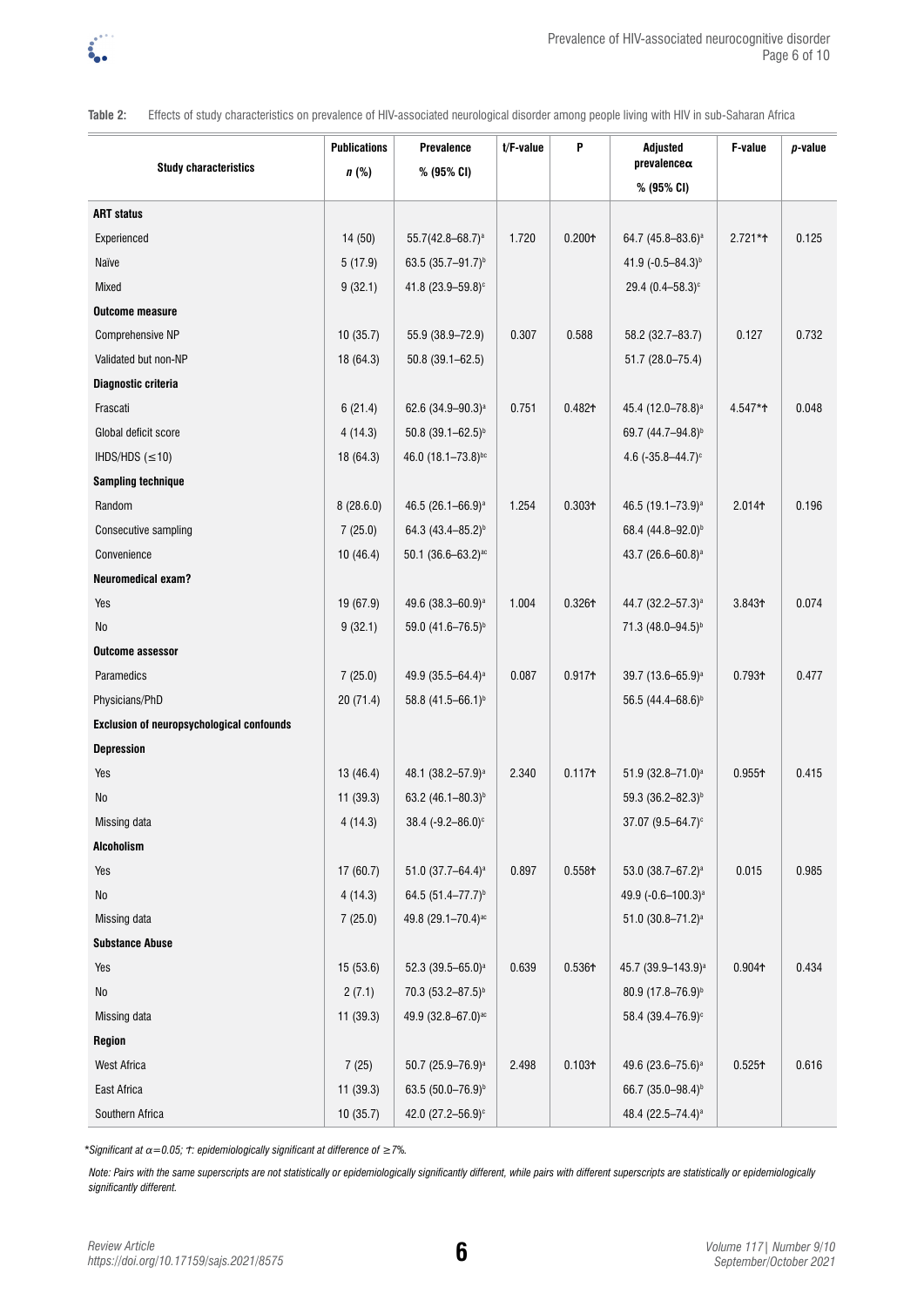

The estimated prevalence of HAND in sub-Saharan Africa in this review was approximately 53% (CI: 44.3–61.5%). Unfortunately, none of the reviewed studies assessed for self-report of difficulty in cognitive ability as part of the criteria for diagnosing HAND. It is likely that use of diagnostic criteria void of a patient's perspective of the symptom may have resulted in exaggerated prevalence estimates.<sup>34,41</sup> Given that the false positive rate can exceed 20%.41,42 We estimate the prevalence of HAND to be pegged at 33%. Our prevalence estimates are 10% higher than estimates obtained in a similar study conducted 7 years ago.<sup>43</sup> This increase reflects the widespread use of ART in sub-Saharan Africa and indicates that asymptomatic and mild cognitive impairment are common amongst PLWHIV.

The prevalence of HAND seems to be higher among ART experienced PLWHIV compared to ART naïve individuals.<sup>14,15</sup> ART naïve PLWHIV showed a higher prevalence of HAND compared to PLWHIV in a mixed ART group, suggesting that duration of use of ART is an important factor influencing the prevalence of HAND and the severity of symptoms. This is consistent with the findings of Habib et al.43 in which individuals on ART for ≥6 months achieved a lower prevalence of dementia. We included studies from 2009 to 2019 only, and no cases of acute HAND were diagnosed in any of these studies, suggesting that ART has been successful in combating severe forms of neurocognitive impairment among PLWHIV in sub-Saharan Africa. In other words, non-use of ART among ART-naïve PLWHIV is a risk for HAND, while longer duration of ART is a risk for mild forms of HAND among ART-experienced PLWHIV.<sup>14,15</sup> Interestingly, we found an inverse relationship between the prevalence of HAND and the prevalence of HIV. In sub-Saharan Africa, Southern Africa has the highest prevalence of HIV, followed by Eastern Africa and then West Africa. Our review suggests that East Africa had the largest burden of HAND, followed by West Africa and then Southern Africa. This may be due to the South African HIV care system being more effective than those of East and West Africa<sup>44,45</sup> or due to a larger proportion of PLWHIV in South Africa being on ART<sup>46</sup>.

Our findings also suggest that the prevalence estimates of HAND were associated with sampling technique. Studies that used consecutive sampling generated significantly higher prevalence estimates compared to studies that employed random sampling. Estimating prevalence using non-probability sampling may be prone to a type-1 error due to selection bias<sup>47</sup>, and may have contributed to the wide prevalence gap across studies. We suggest that policymakers cautiously interpret studies that employ non-probability sampling, especially when using such evidence for strategic planning. Random sampling is the gold standard procedure for selecting participants for medical research.<sup>4</sup>

Several measures, ranging from generic to disease-specific measures, are used to assess neurocognitive disorder among PLWHIV. These include the popular mini-mental state exam<sup>48</sup>, the HDS $49$ , community screening interview for dementia<sup>50</sup>, IHDS<sup>29</sup>, and several combinations of neuropsychological tests such as Hopkins verbal learning test revised, Wechsler adult intelligence scale III symbol search, grooved pegboard, colour trails 2, Wechsler memory scale III spatial span and controlled oral word association test<sup>11</sup>. In this review, cognitive measures included IHDS, HDS, community screening interview for dementia, Montreal Cognitive Assessment Scale and multidomain neuropsychological tests. Consistent with the literature<sup>9,51</sup>, we found that studies using comprehensive multidomain neuropsychological battery tests delivered higher prevalence estimates of HAND. Neuropsychological tests are generally more sensitive than composite measures such as IHDS and HDS.<sup>51,52</sup> Generally, HAND is diagnosed with a IHDS/HDS score less than 10. We found that prevalence estimates of HAND were statistically and epidemiologically lower in studies that used the Frascati criteria and Global Deficit Score compared to studies that relied on IHDS/HDS score alone. This suggests that the Frascati criteria are stricter and more specific than the IHDS/HDS score.39,53 Neuropsychological tests are the gold standard for assessing HAND, especially when the Frascati criteria are fulfilled.54 The Frascati criteria seems to be gaining wide utility in clinical research across sub-Saharan Africa<sup>40,55</sup>; however, use of composite measures remains the norm amongst clinical researchers in

the region<sup>56</sup>. This may be due to battery tests being expensive and health professionals not being skilled in administering these tests to diagnose HAND.57,58 Our findings suggest that the Frascati criteria may be more sensitive, generating higher prevalence estimates than the Global Deficit Score. Based on this review, we recommend comprehensive neuropsychological screening and application of the Frascati criteria to diagnose HAND for improved sensitivity as well as reduced false positive rate, especially when planning treatment.

We found that studies that conducted neuromedical exams and screened for depression generated significantly lower prevalence estimates. This is consistent with the findings of Belete et al.<sup>59</sup> and Lawler et al.<sup>6</sup> who maintain that neurological and neuropsychiatric confounds, such as depression and a positive history of psychiatric disorder, constitute major bias and often result in exaggerated prevalence estimates. Non-exclusion of neuropsychological confounds such as depression, substance abuse or lack of neurological and/or medical examination may also result in false positive diagnoses. We recommend compulsory neuromedical examination as well as screening for exclusion of putative neuropsychological confounds such as depression, alcoholism and substance abuse. Employing the Frascati criteria may also help to eliminate confounding variables.4 The Frascati criteria were developed in 2007 to allow for uniformity in the diagnosis of HAND. These criteria involve neuropsychological testing across various cognitive domains. Activities of daily living and ruling out other potential factors/causes for cognitive decline are also part of the diagnostic criteria.16 Our review reveals a grey area of controversy: whether alcohol use is protective of, or a risk for HAND. Studies by Debalkie Animut et al.<sup>44</sup> and Patel et al.40 concluded that alcohol use is a significant predictor of HAND prevalence in a population. Interestingly, an important study<sup>38</sup> that found a high rate of alcohol use achieved a reciprocal association between alcohol use and the prevalence of HAND. It is possible that alcohol use in this population negatively influenced ART use (adherence), which might protect against mild forms of HAND.<sup>60</sup> We found that studies with more highly qualified and experienced assessors resulted in higher prevalence estimates of HAND, possibly due to physicians or assessors with a PhD being less likely to miss a diagnosis. This shows that the qualification or experience of outcome assessors is an important consideration when screening for HAND in clinical research across sub-Saharan Africa.

# **Conclusions**

Prevalence of HAND in sub-Saharan Africa is high and widespread, with HAND being most prevalent in East Africa. In sub-Saharan Africa, HAND is estimated under circumstances that differ: using different diagnostic approaches, different degrees of neuromedical examination, across people with different ART status, different sampling methods, assessment of substance abuse, assessors' qualification, depression and different outcome measures. These variables, in this order, account for different prevalence estimates of HAND reported in different studies. We recommend that estimating the prevalence of HAND should be standardised, favouring the use of Frascati criteria and multidomain<br>comprehensive neuropsychological screening, neuromedical comprehensive neuropsychological screening, neuromedical examination, factoring in of ART status and duration, random sampling technique, assessing and excluding current history of substance abuse and depression, and inter-professional collaboration with at least one of the assessors being a physician or PhD graduate. Importantly, policymakers should consider study characteristics when interpreting prevalence estimates for strategic planning and policymaking.

# **Acknowledgements**

We acknowledge the Health Promotion, Molecular Therapy and Rehabilitation initiative, University of Nigeria, Enugu, for the motivation to conduct this review. We extend our sincere gratitude to Dr Tosh Cheryl of the Faculty of Health Sciences, University of Ibadan, for editing this manuscript.

# **Competing interests**

We have no competing interests to declare.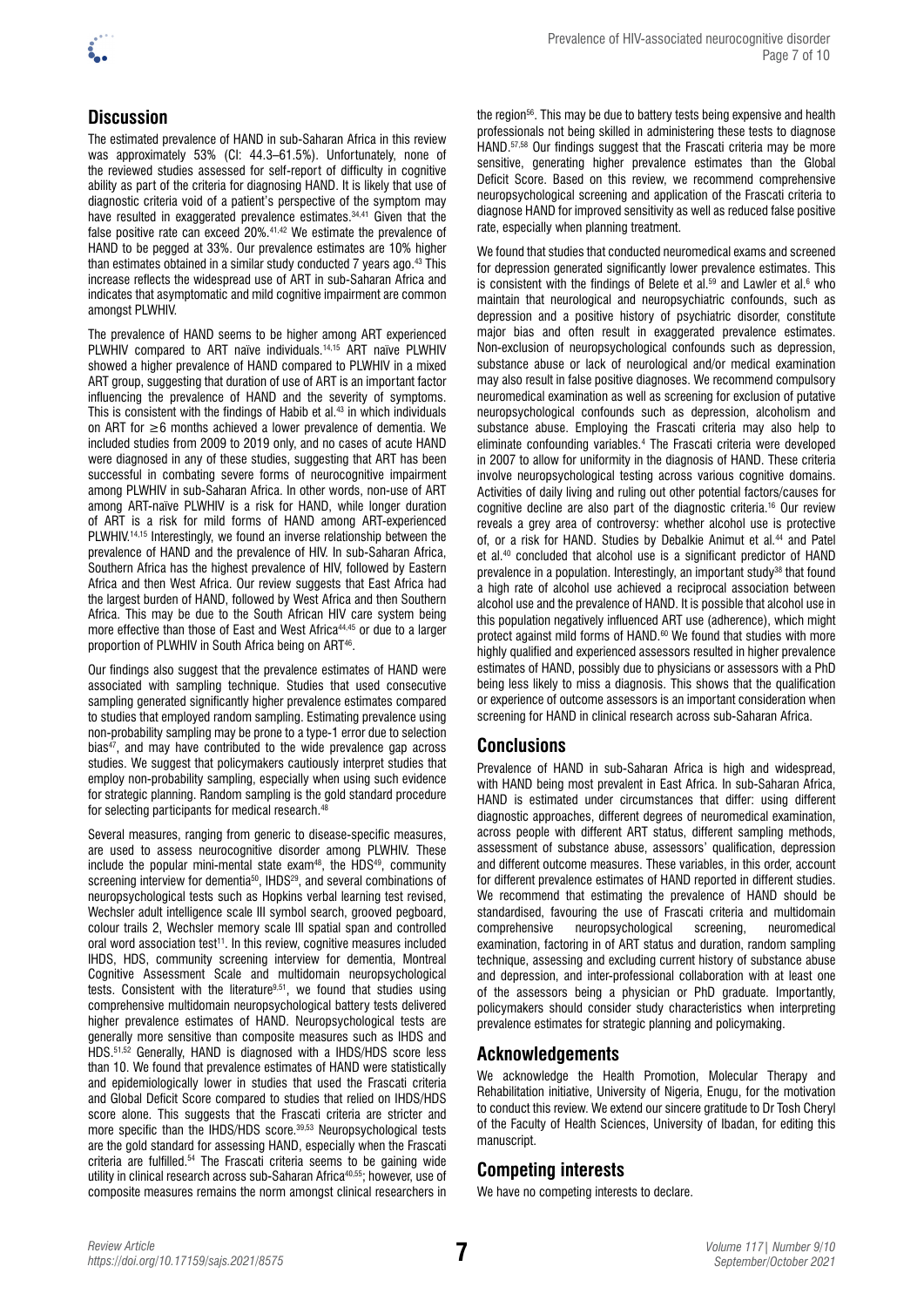

# **Authors' contributions**

M.C.N. who is a funded PhD student under the supervision of N.M. conceived the idea and wrote the study protocol. Independent screening was undertaken by A.J.O., E.M.U., and C.N. Differences were resolved in consultation with M.C.N. Data extraction was independently carried out by A.J.O., E.M.U., C.N. and P.I.U., while M.C.N. serves as the data curator. M.C.N. together with A.J.O., C.N., and P.I.U. wrote the initial draft of the manuscript. All the authors revised the initial draft of the manuscript and approved the final draft.

## **References**

- 1. Sanmarti M, Ibáñez L, Huertas S, Badenes D, Dalmau D, Slevin M. HIVassociated neurocognitive disorders. J Mol Psychiatry. 2014;2(1):371–379. <https://doi.org/10.1186/2049-9256-2-2>
- 2. Bougea A, Spantideas N, Galanis P, Gkekas G, Thomaides T. Optimal treatment of HIV-associated neurocognitive disorders: Myths and reality. Ther Adv Infect Dis. 2019;6(8):1–9. <https://doi.org/10.1177/2049936119838228>
- 3. Ahmad MY, Mustafa IG. Prevalence and correlates of HIV-associated neurocognitive disorders in Northwestern Nigeria. Neurol Res Int. 2015;2015, Art. #486960.<https://doi.org/10.1155/2015/486960>
- 4. Antinori A, Trotta MP, Lorenzini P, Torti C, Gianotti N, Maggiolo F, et al. Virological response to salvage therapy in HIV-infected persons carrying the reverse transcriptase K65R mutation. Antiviral Ther. 2007;12(8):1175–1183.
- 5. Ances BM, Ellis RJ. Dementia and neurocognitive disorders due to HIV-1 infection. Semin Neurol. 2007;27(1):86–92. [https://doi.](https://doi.org/10.1055/s-2006-956759) [org/10.1055/s-2006-956759](https://doi.org/10.1055/s-2006-956759)
- 6. Lawler K, Mosepele M, Ratcliffe S, Seloilive E, Steele K, Nthobatsang R, et al. Neurocognitive impairment among HIV positive individuals in Botswana: A pilot study. J Int AIDS Soc. 2010;13(1):15. [https://doi.org/10.1186/1758-](https://doi.org/10.1186/1758-2652-13-15) [2652-13-15](https://doi.org/10.1186/1758-2652-13-15)
- 7. Atashili J, Gaynes BN, Pence BW, Tayong G, Kats D, O'Donnell JK. Prevalence, characteristics and correlates of a positive-dementia screen in patients on antiretroviral therapy in Bamenda, Cameroon: A cross-sectional study. BMC Neurol. 2013;13:86.<https://doi.org/10.1186/1471-2377-13-86>
- 8. Sacktor N, Skolasky RL, Seaberg E, Munro C, Becker JT, Martin E. Prevalence of HIV-associated neurocognitive disorders in the Multicenter AIDS Cohort Study. Neurology. 2016;86(4):334–340. [https://doi.org/10.1212/](https://doi.org/10.1212/WNL.0000000000002277) [WNL.0000000000002277](https://doi.org/10.1212/WNL.0000000000002277)
- 9. Kelly CM, Van Oosterhout JJ, Ngwalo C, Stewart RC, Benjamin L, Robertson KR, et al. HIV associated neurocognitive disorders (HAND) in Malawian adults and effect on adherence to combination anti-retroviral therapy: A cross sectional study. PLoS ONE. 2014;9(6), e98962. [https://doi.org/10.1371/](https://doi.org/10.1371/journal.pone.0098962) [journal.pone.0098962](https://doi.org/10.1371/journal.pone.0098962)
- 10. Van Wijk C. Screening for HIV-associated neurocognitive disorders (HANDs) in South Africa: A caution against uncritical use of comparative data from other developing countries. S Afr J HIV Med. 2013;14(1):17–19. [https://doi.](https://doi.org/10.7196/sajhivmed.855) [org/10.7196/sajhivmed.855](https://doi.org/10.7196/sajhivmed.855)
- 11. Yakasai AM, Gudaji MJ, Muhammad H, Ibrahim A, Owolabi LF, Ibrahim DA, et al. Prevalence and correlates of HIV-Associated Neurocognitive Disorders (HAND) in Northwestern Nigeria. Neurol Res Int. 2015:1–9. [https://doi.](https://doi.org/10.1155/2015/486960) [org/10.1155/2015/486960](https://doi.org/10.1155/2015/486960)
- 12. Heaton RK, Franklin DR, Ellis RJ, McCutchan JA, Letendre SL, Leblanc S, et al. HIV-associated neurocognitive disorders before and during the era of combination antiretroviral therapy: Differences in rates, nature, and predictors. J Neurovirol; 2011;17(1):3–16. [https://doi.org/10.1007/s13365-](https://doi.org/10.1007/s13365-010-0006-1) [010-0006-1](https://doi.org/10.1007/s13365-010-0006-1)
- 13. Deeks SG, Lewin SR, Havlir DV. The end of AIDS: HIV infection as a chronic disease. Lancet. 2013;382(9903):1525–1533. [https://doi.org/10.1016/](https://doi.org/10.1016/S0140-6736(13)61809-7) [S0140-6736\(13\)61809-7](https://doi.org/10.1016/S0140-6736(13)61809-7)
- 14. US Centers for Disease Control and Prevention (CDC). HIV surveillance report vol. 29: Diagnoses of HIV infection in the United States and dependent areas, 2017. Atlanta, GA: CDC; 2018. Available from: [http://www.cdc.gov/hiv/](http://www.cdc.gov/hiv/library/reports/hiv-surveillance.html) [library/reports/hiv-surveillance.html](http://www.cdc.gov/hiv/library/reports/hiv-surveillance.html)
- 15. UNAIDS. AIDSinfo [webpage on the Internet]. No date [cited 2019 Dec 17]. Available from: <https://aidsinfo.unaids.org>/
- 16. Gates TM, Cysique LA, Siefried KJ, Chaganti J, Moffat KJ, Brew BJ. Maravirocintensified combined antiretroviral therapy improves cognition in virally suppressed HIV-associated neurocognitive disorder. AIDS. 2016;30(4):591– 600. <https://doi.org/10.1097/QAD.0000000000000951>
- 17. Modi G, Mochan A, Modi M. Neurological manifestations of HIV. In: [Okware](https://www.intechopen.com/profiles/178641) SI, editor. Advances in HIV and AIDS control. London: IntechOpen; 2018. <https://doi.org/10.5772/intechopen.80054>
- 18. Hall MD. Age transmissions in European HIV transmission pairs uncovered with viral sequence data. Paper presented at: Conference on Retroviruses and Opportunistic Infections (CROI 2018); 2018 March 4–7; Boston, MA, USA. Abstract 960.
- 19. Alford K, Vera JH. Cognitive impairment in people living with HIV in the ART era: A review. Br Med Bull. 2018;127(1):55–68. [https://doi.org/10.1093/](https://doi.org/10.1093/bmb/ldy019) [bmb/ldy019](https://doi.org/10.1093/bmb/ldy019)
- 20. Wing EJ. The aging population with HIV infection. Trans Am Clin Climatol Assoc. 2017;128:131–144.
- 21. Nweke MC, Nombeko M, Govender N, Akinpelu AO. Physiologic effects of physical activity on cognitive function in people living with HIV: A systematic review of intervention and observational studies. Afr J Physical Activity Health Sci. 2021;27(1):1–22.
- 22. Ward MM. Disease prevalence and incidence using administrative data: Some assembly required. J Rheumatol. 2013;40(8):1241–1243. [https://doi.](https://doi.org/10.3899/jrheum.130675) [org/10.3899/jrheum.130675](https://doi.org/10.3899/jrheum.130675)
- 23. Namagga JK, Rukundo GZ, Voss JG. Prevalence and risk factors of HIVassociated neurocognitive disorders in Rural Southwestern Uganda. J Assoc Nurses AIDS Care. 2019;30(5):531–538. [https://doi.org/10.1097/](https://doi.org/10.1097/JNC.0000000000000036) [JNC.0000000000000036](https://doi.org/10.1097/JNC.0000000000000036)
- 24. Achappa B, Madi D, Bhaskaran U, Ramapuram JT, Rao S. Adherence to antiretroviral therapy in sub-Saharan Africa and North America: A meta-analysis. North Am J Med Sci. 2013;5(3):220–223. [https://doi.](https://doi.org/10.4103/1947-2714.109196) [org/10.4103/1947-2714.109196](https://doi.org/10.4103/1947-2714.109196)
- 25. Kampstra P. Beanplot: A boxplot alternative for visual comparison of distributions. J Stat Softw. 2008;28(1)1–9. [https://doi.org/10.18637/jss.](https://doi.org/10.18637/jss.v028.c01) [v028.c01](https://doi.org/10.18637/jss.v028.c01)
- 26. Shamseer L, Moher D, Clarke M, Ghersi D, Liberati A, Petticrew M, et al. Preferred reporting items for systematic review and meta-analysis protocols (PRISMA-P) 2015: Elaboration and explanation. BMJ. 2015;349:g7647. <https://doi.org/10.1136/bmj.g7647>
- 27. Stroup DF, Berlin JA, Morton SC, Olkin I, Williamson GD, Rennie D, et al. Meta-analysis of observational studies in epidemiology: A proposal for reporting Meta-analysis of Observational Studies in Epidemiology (MOOSE) group. JAMA. 2000;283(15):2008–2012. [https://doi.org/10.1001/](https://doi.org/10.1001/jama.283.15.2008) [jama.283.15.2008](https://doi.org/10.1001/jama.283.15.2008)
- 28. Nweke MC, Ekezie UM, Chioma N, Adaora O, Ugwu PIMM. Effects of variability in outcome measure and outcome assessors on the prevalence of HAND in sub-Saharan Africa [preregistered protocol]. OSF; 2020. [https://doi.](https://doi.org/10.17605/OSF.IO/VB52Y) [org/10.17605/OSF.IO/VB52Y](https://doi.org/10.17605/OSF.IO/VB52Y)
- 29. DerSimonian R, Laird N. Meta-analysis in clinical trials. Control Clin Trials. 1986;7(3):177–188. [https://doi.org/10.1016/0197-2456\(86\)90046-2](https://doi.org/10.1016/0197-2456(86)90046-2)
- 30. Hoy D, Brooks P, Woolf A, Blyth F, March L, Bain C, et al. Assessing risk of bias in prevalence studies: Modification of an existing tool and evidence of interrater agreement. J Clin Epidemiol. 2012;65(9):934–939. [https://doi.](https://doi.org/10.1016/j.jclinepi.2011.11.014) [org/10.1016/j.jclinepi.2011.11.014](https://doi.org/10.1016/j.jclinepi.2011.11.014)
- 31. Wang KS, Liu X. Statistical methods in the meta-analysis of prevalence of human diseases. J Biostat Epidemiol. 2016;2(1):20–24.
- 32. Higgins JP, Thompson SG. Quantifying heterogeneity in a meta-analysis. Stat Med. 2002;21(11):1539–1558.<https://doi.org/10.1002/sim.1186>
- 33. Higgins JPT, Thomas J, Chandler J, Cumpston M, Li T, Page MJ, et al., editors. Cochrane handbook for systematic reviews of interventions version 6.2 [document on the Internet]. c2021 [cited 2021 Feb 22]. Available from: <https://training.cochrane.org/handbook/current>
- 34. Wang Y, Liu M, Lu Q, Farrell M, Lappin JM, Shi J, et al. Global prevalence and burden of HIV-associated neurocognitive disorder: A meta-analysis. Neurology. 2020;95:e2610–e2621. <https://doi.org/10.1212/WNL.0000000000010752>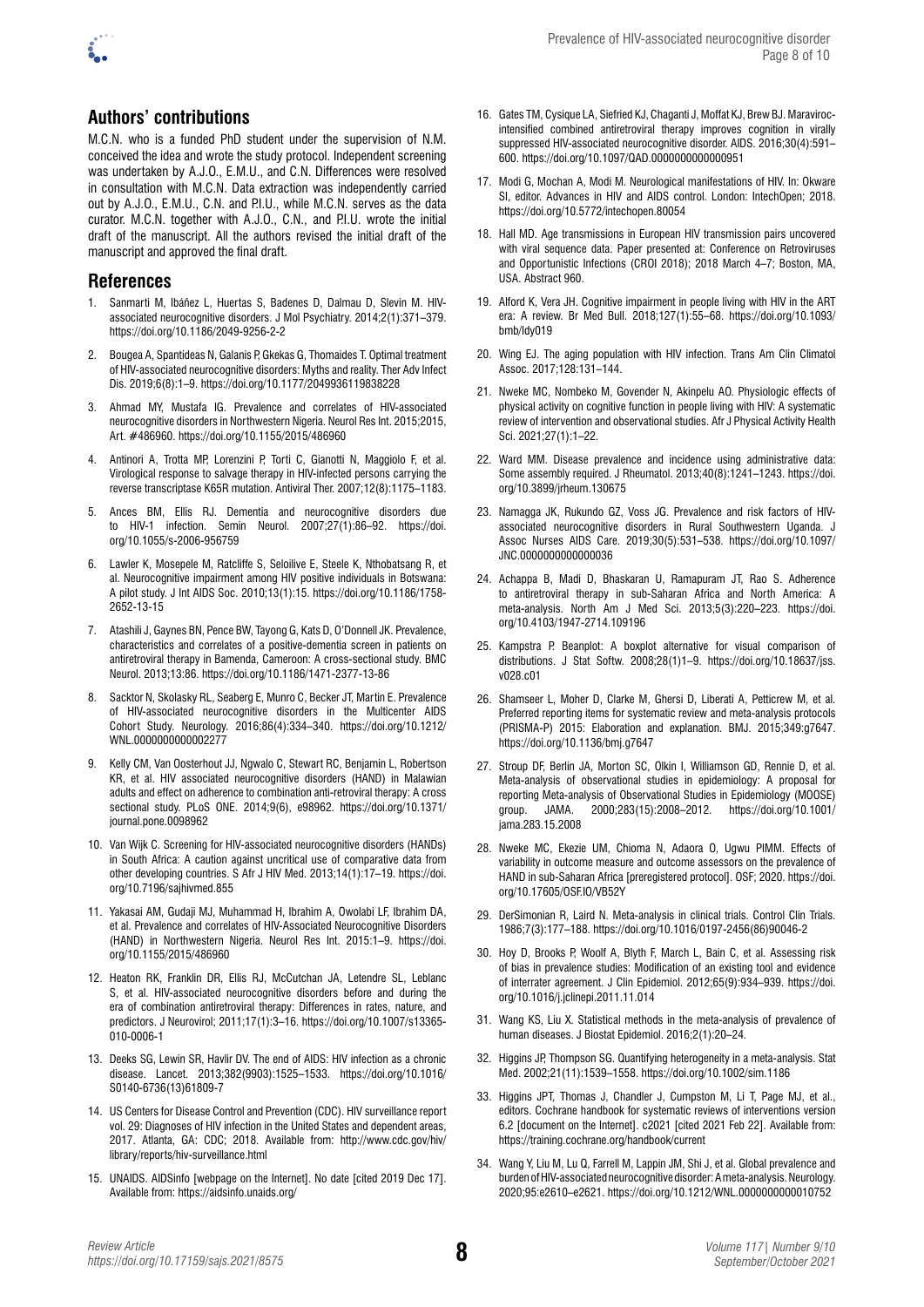

- 35. UNAIDS. Global HIV AIDS statistics: 2019 fact sheet [webpage on the Internet]. No date [cited 2020 May 08]. Available from: [www.unaids.org/en/](www.unaids.org/en/resources/fact-sheet) [resources/fact-sheet](www.unaids.org/en/resources/fact-sheet)
- 36. Joska JA, Dreyer AJ, Nightingale S, Combrinck MI, De Jager CA. Prevalence of HIV-1 infection in an elderly rural population and association with impairment. AIDS. 2019;33(11):1765–1771. [https://doi.org/10.1097/](https://doi.org/10.1097/QAD.0000000000002257) [QAD.0000000000002257](https://doi.org/10.1097/QAD.0000000000002257)
- 37. Milanini B, Allen I, Paul R, Bahemana E, Kiweewa F, Nambuya A, et al. Frequency and predictors of HIV-related cognitive impairment in East Africa: The Africa Cohort Study (AFRICOS). J Acquir Immune Defic Syndr. 2020;83(2):157–164.<https://doi.org/10.1097/QAI.0000000000002242>
- 38. Mogambery JC, Dawood H, Wilson D, Moodley A. HIV-associated neurocognitive disorder in a KwaZulu-Natal HIV clinic: A prospective study. South Afr J HIV Med. 2017;18(1):732. [https://doi.org/10.4102/sajhivmed.](https://doi.org/10.4102/sajhivmed.v18i1.732) [v18i1.732](https://doi.org/10.4102/sajhivmed.v18i1.732)
- 39. Sacktor N, Nakassyja N, Okonkwo O, Skolasky RL, Robertson K, Musisi S, et al. Longitudinal neuropsychological test performance among HIV seropositive individuals in Uganda. J Neurovirol. 2013;19(1):48–56. [https://](https://doi.org/10.1007/s13365-012-0139-5) [doi.org/10.1007/s13365-012-0139-5](https://doi.org/10.1007/s13365-012-0139-5)
- 40. Patel SM, Thames AD, Arbid N, Panos SE, Castellon S, Hinkin CH. The aggregate effects of multiple comorbid risk factors on cognition among HIVinfected individuals. J Clin Exp Neuropsychol. 2013;35(4):421–434. [https://](https://doi.org/10.1080/13803395.2013.783000) [doi.org/10.1080/13803395.2013.783000](https://doi.org/10.1080/13803395.2013.783000)
- 41. Nightingale S, Joska JA, Winston A, Gisslén M, Barber T. Reader response: Global prevalence and burden of HIV-associated neurocognitive disorder: A meta-analysis. Neurology. 2020. Available from: [https://n.neurology.org/](https://n.neurology.org/content/reader-response-global-prevalence-and-burden-hiv-associated-neurocognitive-disorder-meta) [content/reader-response-global-prevalence-and-burden-hiv-associated](https://n.neurology.org/content/reader-response-global-prevalence-and-burden-hiv-associated-neurocognitive-disorder-meta)[neurocognitive-disorder-meta](https://n.neurology.org/content/reader-response-global-prevalence-and-burden-hiv-associated-neurocognitive-disorder-meta)
- 42. Gisslen M, Price RW, Nilsson S. The definition of HIV-associated neurocognitive disorders: Are we overestimating the real prevalence? BMC Infect Dis. 2011;11, Art. #356.<https://doi.org/10.1186/1471-2334-11-356>
- 43. Habib AG, Yakasai AM, Owolabi LF, Ibrahim A, Habib ZG, Gudaji M. Neurocognitive impairment in HIV-1-infected adults in sub-Saharan Africa: A systematic review and meta-analysis. Int J Infect Dis. 2013;17(10):e820– e831. <https://doi.org/10.1016/j.ijid.2013.06.011>
- 44. Debalkie Animut AM, Sorrie MB, Birhanu YW, Teshale MY. High prevalence of neurocognitive disorders observed among HIV/AIDS in Southern Ethiopia: A cross-sectional study. PLoS ONE. 2019;14(3), e0204636. [https://doi.](https://doi.org/10.1371/journal.pone.0204636) [org/10.1371/journal.pone.0204636](https://doi.org/10.1371/journal.pone.0204636)
- 45. Mugendi AG, Kubo MN, Nyamu DG, Mwaniki LM, Wahome SK, Haberer JE. Prevalence and correlates of neurocognitive disorders among HIV patients on antiretroviral therapy at a Kenyan Hospital. Neurol Res Int. 2019;2019, Art. #5173289.<https://doi.org/10.1155/2019/5173289>
- 46. Granich R, Gupta S, Hersh B, Williams B, Montaner J, Young B, et al. Trends in AIDS deaths, new infections and ART coverage in the top 30 countries with the highest AIDS mortality burden; 1990-2013. PLoS ONE. 2015;10(7), e0131353. <https://doi.org/10.1371/journal.pone.0131353>
- 47. Molloy DW, Standish TI. A guide to the standardized Mini-Mental State Examination. Int Psychogeriatr. 1997;9(suppl 1):87–94; discussion 143– 150. <https://doi.org/10.1017/S1041610297004754>
- 48. Power C, Selnes OA, Grim JA, McArthur JC. HIV dementia scale: A rapid screening test. J Acquir Immune Defic Syndr Hum Retrovirol. 1995;8(3):273– 278. <https://doi.org/10.1097/00042560-199503010-00008>
- 49. Sumonu TA, Imarhiagbe F, Owolabi LF, Ogunrin OA, Komolafe MA, Ilesanmi OS. Cognitive functions in newly diagnosed patients with HIV infection in a tertiary health facility: Assessment using community screening interview for dementia. eNeurologicalSci. 2017;24(9):8–13. [https://doi.org/10.1016/j.](https://doi.org/10.1016/j.ensci.2017.10.001) [ensci.2017.10.001](https://doi.org/10.1016/j.ensci.2017.10.001)
- 50. Sacktor NC, Wong M, Nakasujja N, Skolasky RL, Selnes OA, Musisi S, et al. The International HIV Dementia Scale: A new rapid screening test for HIV dementia. AIDS. 2005;19(13):1367–1374.
- 51. De Almeida SM, Kumat R, Cherner M, Umlauf A, Ribeiro CE. Improving detection of HIV-associated cognitive impairment: Comparison of international HIV dementia scale and a brief screening battery. J Acquir Immune Defic Syndr. 2017;74(3):332–338.<https://doi.org/10.1097/QAI.0000000000001224>
- 52. Kakuba N, Menon JA, Franklin DR, Heaton RK, Hestad KA. Use of Western neuropsychological test battery in detecting HIV-associated neurocognitive disorders in Zambia. AIDS Behav. 2017;21(6):1717–1727. [https://doi.](https://doi.org/10.1007/s10461-016-1443-5) [org/10.1007/s10461-016-1443-5](https://doi.org/10.1007/s10461-016-1443-5)
- 53. Gandhi NS, Moxley RT, Creighton J, Roosa HV, Skolasky RL, Selnes OA, et al. Comparison of scales to evaluate the progression of HIV-associated neurocognitive disorder. HIV Ther. 2010;4(3):371–379. [https://doi.](https://doi.org/10.2217/hiv.10.23) [org/10.2217/hiv.10.23](https://doi.org/10.2217/hiv.10.23)
- 54. Tierney SM, Sheppard DP, Kordovski VM, Faytell MP, Avci G, Woods SP. A comparison of the sensitivity, stability, and reliability of three diagnostic schemes for HIV-associated neurocognitive disorders. J Neurovirol. 2017;23(3):404–421.<https://doi.org/10.1007/s13365-016-0510-z>
- 55. Akolo C, Royal W III, Cherner M, Okwuasaba K, Eyzaguirre L, Adebiyi R, et al. Neurocognitive impairment associated with predominantly early stage HIV infection in Abuja, Nigeria. J Neurovirol. 2014;20(4):380–387. [https://doi.](https://doi.org/10.1007/s13365-014-0254-6) [org/10.1007/s13365-014-0254-6](https://doi.org/10.1007/s13365-014-0254-6)
- 56. Gandhi NS, Moxley RT, Creighton J, Roosa HV, Skolasky RL, Selnes OA, et al. Comparison of scales to evaluate the progression of HIV-associated neurocognitive disorder. HIV Ther. 2010;4(3):371–379. [https://doi.](https://doi.org/10.2217/hiv.10.23) [org/10.2217/hiv.10.23](https://doi.org/10.2217/hiv.10.23)
- 57. Singh D, Joska JA, Goodkin K, Lopez E, Myer L, Paul RH. Normative scores for a brief neuropsychological battery for the detection of HIV-associated neurocognitive disorder (HAND) among South Africans. BMC Res Notes. 2010;3:28.<https://doi.org/10.1186/1756-0500-3-28>
- 58. Chetty V, Maharaj SS. Collaboration between health professionals in the era of antiretroviral therapy. J Assoc Nurses AIDS Care. 2013;24(2):166–175. <https://doi.org/10.1016/j.jana.2012.04.005>
- 59. Belete T, Medfu G, Yemiyamrew E. Prevalence of HIV associated neuro-deficit among HIV positive people in Ethiopia: A Cross-sectional study at Ayder Referral Hospital. Ethiop J Health Sci. 2017;27(1):67–76.
- 60. Hendershot CS, Stoner SA, Pantalone DW, Simoni JM. Alcohol use and antiretroviral adherence: Review and meta-analysis. J Acquir Immune Defic Syndr. 2009;52(2):180. <https://doi.org/10.1097/QAI.0b013e3181b18b6e>
- 61. Anderson SG, McCaul M, Khoo S, Wiesner L, Sacktor N, Joska JA, et al. The neurologic phenotype of South African patients with HIV-associated neurocognitive impairment. Neurol Clin Pract. 2020;10(1):15–22. [https://doi.](https://doi.org/10.1212/CPJ.0000000000000687) [org/10.1212/CPJ.0000000000000687](https://doi.org/10.1212/CPJ.0000000000000687)
- 62. Asiedu N, Kretchy I, Asampong E. Psycho-behavioral factors associated with neurocognitive performance among people living with HIV on antiretroviral therapy in Accra, Ghana. Afr Health Sci. 2020;20(2):487–596. [https://doi.](https://doi.org/10.4314/ahs.v20i2.6) [org/10.4314/ahs.v20i2.6](https://doi.org/10.4314/ahs.v20i2.6)
- 63. Hestad KA, Chinyama J, Anitha MJ, Ngoma MS, McCutchan JA, Franklin DR Jr, et al. Cognitive impairment in Zambians with HIV infection and pulmonary tuberculosis. J Acquir Immune Defic Syndr. 2019;80(1):110–117. [https://doi.](https://doi.org/10.1097/QAI.0000000000001880) [org/10.1097/QAI.0000000000001880](https://doi.org/10.1097/QAI.0000000000001880)
- 64. Joska JA, Westgarth-Taylor J, Myer L, Hoare J, Thomas KG, Combrinck M, et al. Characterization of HIV-associated neurocognitive disorders among individuals starting antiretroviral therapy in South Africa. AIDS Behav. 2011;15:1197–1203.<https://doi.org/10.1007/s10461-010-9744-6>
- 65. Joska JA, Fincham DS, Stein DJ, Paul RH, Seedat S. Clinical correlates of HIV-associated neurocognitive disorders in South Africa. AIDS Behav. 2010;14(2):371–378.
- 66. Mohamed AA, Oduor C, Kinyanjui D. HIV-associated neurocognitive disorders at Moi teaching and referral hospital, Eldoret, Kenya. BMC Neurol. 2020;20:280. <https://doi.org/10.1186/s12883-020-01857-3>
- 67. Nakasujja N, Skolasky RL, Musisi S, Allebeck P, Robertson K, Ronald A, et al*.* Depression symptoms and cognitive function among individuals with advanced HIV infection initiating HAART in Uganda. BMC Psychiatry. 2010;102, Art. #44. <https://doi.org/10.1186/1471-244X-10-44>
- 68. Nakku J, Kinyanda E, Hoskins S. Prevalence and factors associated with probable HIV dementia in an African population: A cross-sectional study of an HIV/AIDS clinic population. BMC Psychiatry. 2013;13, Art. #126. [https://](https://doi.org/10.1186/1471-244X-13-126) [doi.org/10.1186/1471-244X-13-126](https://doi.org/10.1186/1471-244X-13-126)
- 69. Njamnshi AK, Bissek AC, Ongolo-Zogo P, Tabah EN, Lekoubou AZ, Yepnjio FN, et al. Risk factors for HIV-associated neurocognitive disorders (HAND) in sub-Saharan Africa: The case of Yaoundé-Cameroon. J Neurol Sci. 2009;285(1– 2):149–153. ]<https://doi.org/10.1016/j.jns.2009.06.043>
- 70. Nweke MC, Akinpleu A, Ezema CI. Variation in spatio-temporal gait parameters among patients with HIV-related neurocognitive impairment. Indian J Physiother Occup Ther. 2019;13(4):186–191.